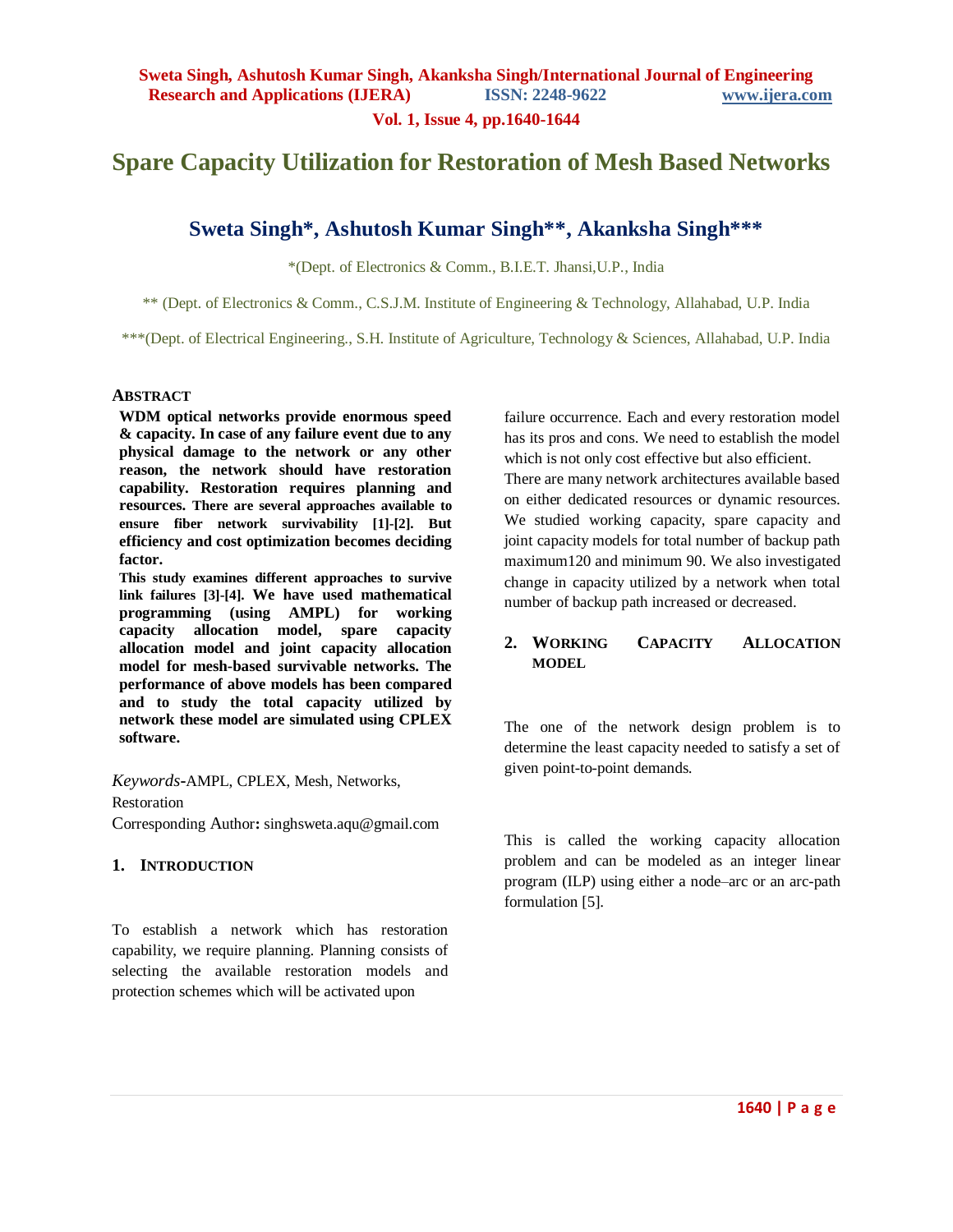**Vol. 1, Issue 4, pp.1640-1644**



Fig.1 *Example problem with the following demand matrix*

| Link                  | <b>Demand</b> |
|-----------------------|---------------|
| (1,2)                 | 10            |
| (1,4)                 | 10            |
| (2,3)                 | 10            |
| (2,4)                 | 10            |
| (2,5)                 | 10            |
| (3,4)                 | 10            |
| (3,5)                 | 10            |
| (3,6)                 | 10            |
| $\frac{(4,5)}{(5,6)}$ | 10            |
|                       | 10            |
|                       | Table 1       |

A code in AMPL was used to simulate the illustrated example problem in CPLEX. An optimal solution of the working capacity allocation model for 120 backup paths is illustrated in Fig 2 & Fig 3

**Solution to the node-arc model**



Fig 2

**Solution to the arc-path model**



Fig 3

### **3. SPARE CAPACITY ALLOCATION MODEL**

This section presents optimization models for the spare capacity allocation. Restorable networks are designed to continue to operate even when a failure occurs. It is assumed that the probability of multiple link failures during the time required to repair a failure is so small that network designers plan restoration strategies based on single link failures.

The simplest idea for protecting the links in a path is to provision a node-disjoint backup path. This is also called 1+1 protection since each working path (the path(s) a demand normally takes when all links are functioning) has a backup path in reserve that will be used whenever, and only when, a link in the working path fails [6].In shared protection schemes, the spare capacity on a link is not dedicated to any given demand pair and may be used in the restoration of various demand pairs. Shared protection schemes come in two varieties: link restoration and path restoration. Solution for different models for 120 backup paths will follow in Fig 4 to Fig 7.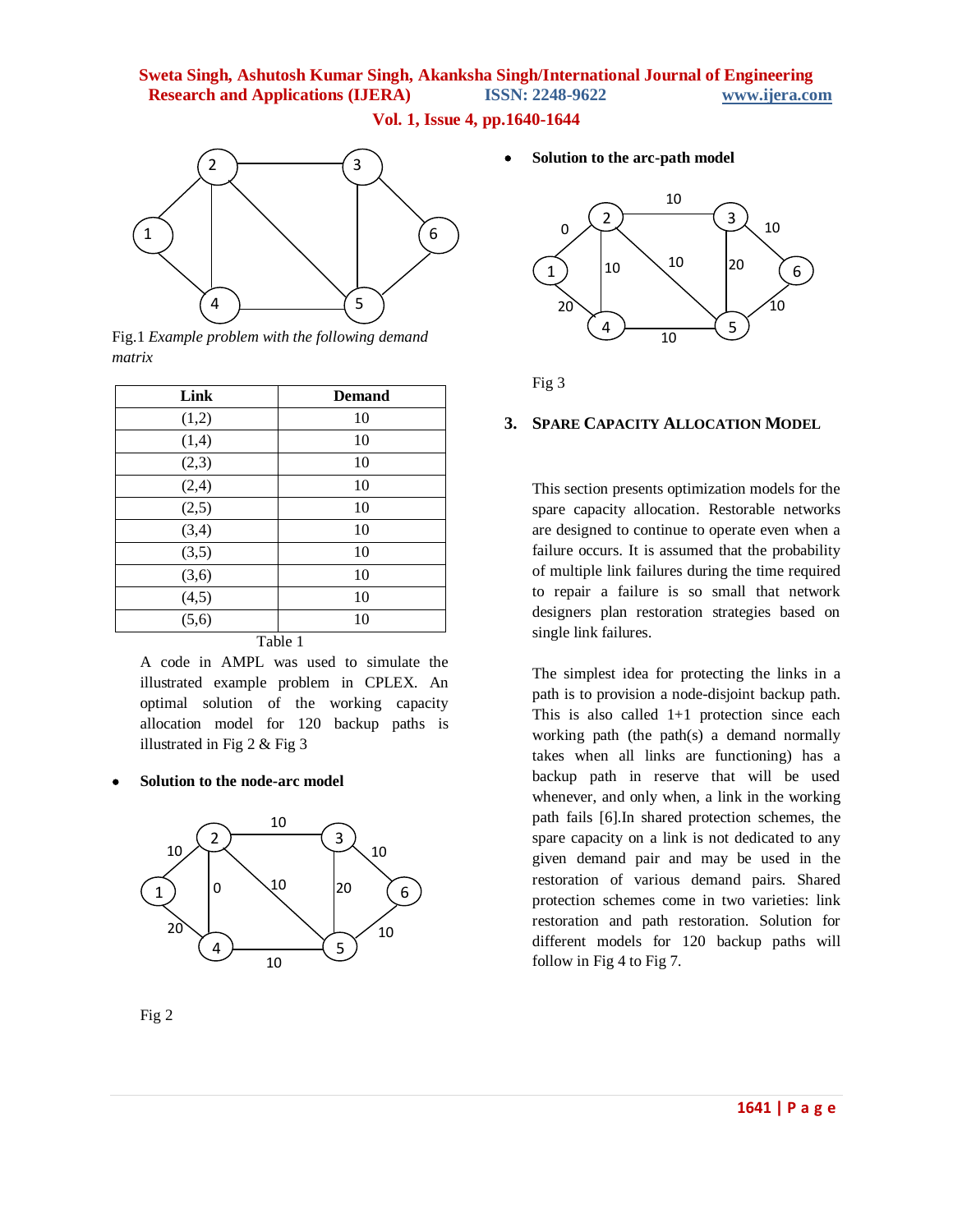## **Vol. 1, Issue 4, pp.1640-1644**

 **Solution to node–arc formulation of the link restoration**



Fig 4

 **Solution to arc-path model of the link restoration**



Fig 5

**Solution to p cycle model for link restoration**



Fig 6

A joint model is one in which both working and spare capacity can be determined in a single model. In the previous sections, working capacity was determined with one model and then spare capacity was determined to protect the optimal working capacity against single link failures. Of course, the amount of working capacity on a link determines the amount of spare capacity needed elsewhere to provide for restoration, so joint optimization should require less total capacity.

One of the first investigations using a joint model was by Murakami and Kim [7]. A column-generation technique was used to obtain new variables as needed. They experimented with a pair of problems from the literature achieving a 10% cost savings for their joint model. A full report of their investigation can be found at Murakami and Kim [8]. Joint capacity models have also been investigated by Saito et al. [9] and Iraschko et al. [10].

## **Solution to Joint Capacity Planning Model**



Fig 7

## **4. JOINT CAPACITY ALLOCATION MODEL**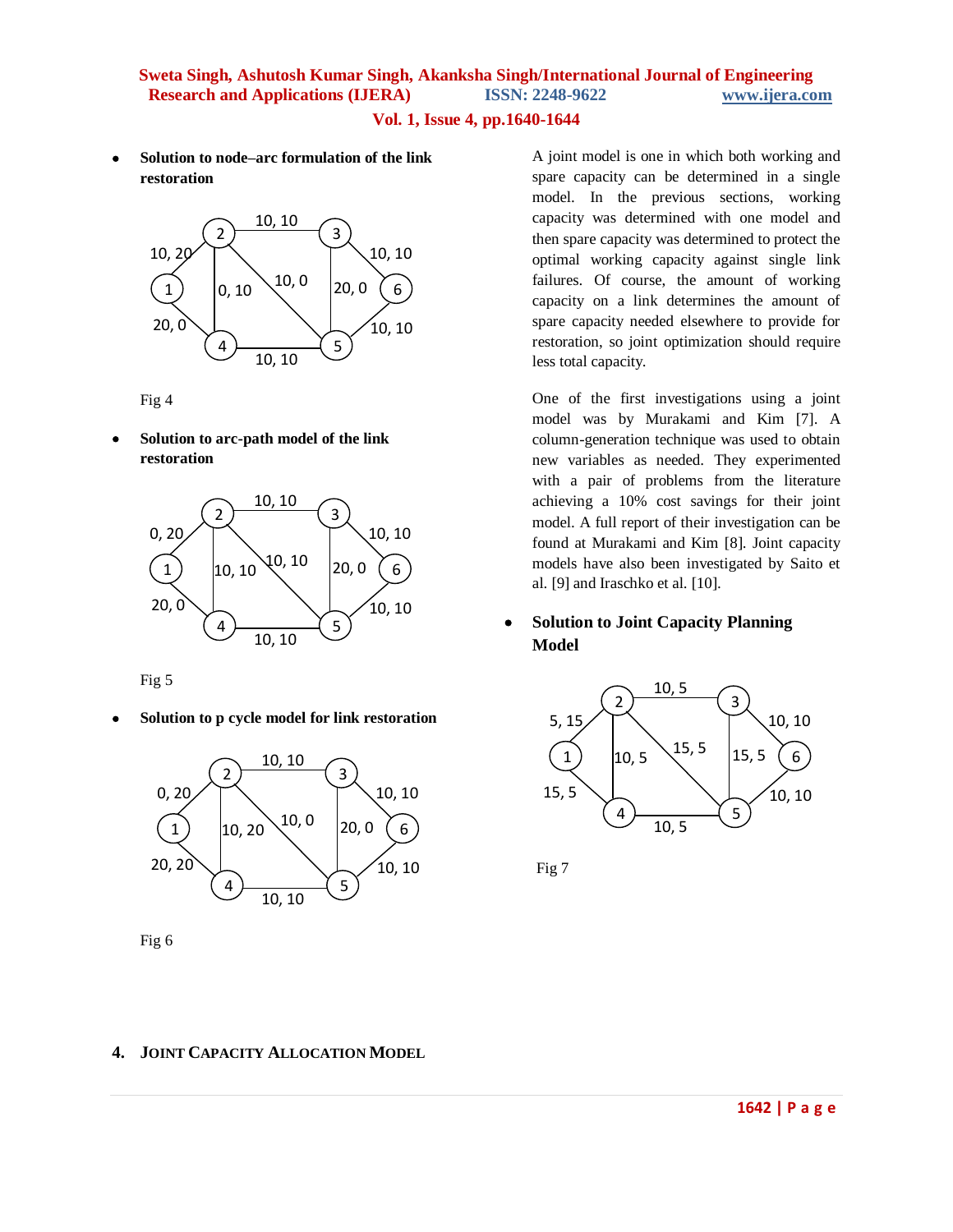## **Vol. 1, Issue 4, pp.1640-1644**

## **5. SUMMARY OF RESULTS FOR EXAMPLE PROBLEM TAKING 120 BACKUP PATHS**

|                        | Model    | <b>Working Spare</b> |     | Total                      |
|------------------------|----------|----------------------|-----|----------------------------|
|                        |          |                      |     | capacity capacity Capacity |
| Working                | Node-    | 100                  |     |                            |
| Capacity               | Arc      |                      |     |                            |
| <b>Allocation</b>      |          |                      |     |                            |
|                        | Arc-Path | 100                  |     |                            |
| Link                   | Node-    | 100                  | 70  | 170                        |
| <b>Restoration</b> Arc |          |                      |     |                            |
| Model                  |          |                      |     |                            |
|                        | Arc-Path | 100                  | 80  | 180                        |
|                        | P-Cycle  | 100                  | 100 | 200                        |
| Joint Working &        |          | 100                  | 65  | 165                        |
| <b>Spare Capacity</b>  |          |                      |     |                            |
| Model                  |          |                      |     |                            |
|                        |          |                      |     |                            |

**Table 2**

**6. SUMMARY OF RESULTS FOR EXAMPLE PROBLEM TAKING 90 BACKUP PATHS**

The same example was also solved using 90 back up paths to analyse the effect of number of

backup paths in spare capacity utilization

|                            |          |     |      | capacity capacity Capacity |
|----------------------------|----------|-----|------|----------------------------|
| Working<br>Capacity        | Node-Arc | 100 |      |                            |
| Allocation                 | Arc-Path | 100 |      |                            |
| Link<br><b>Restoration</b> | Node-Arc | 100 | 90   | 190                        |
| Model                      | Arc-Path | 100 | 100  | 200                        |
|                            | P-Cycle  | 100 | 140  | 240                        |
| Joint Working &            |          | 100 | 73.5 | 173.5                      |
| <b>Spare Capacity</b>      |          |     |      |                            |
| Model                      |          |     |      |                            |

#### **Table 3**

#### **7. CONCLUSION**

In this study the different capacity allocation strategies for protection and restoration of single link failure scenario in mesh-based survivable networks have been thoroughly analyzed. The performance of working capacity allocation model, spare capacity allocation model and joint capacity allocation model has been compared. In each capacity allocation model the effect on total utilized capacity of example network for number of backup path maximum 120 and minimum 90 has been compared.

It has been found the joint capacity planning model saved most capacity for 120 back up paths in comparison to other capacity allocation model. Also we can see that if we increase the no. of backup path then the spare capacity utilized by the network is decreased and if we reduce the no. of backup path then the spare capacity utilized by the network is increased.

| Model | <b>Working Spare</b> Total |  |
|-------|----------------------------|--|
|       |                            |  |